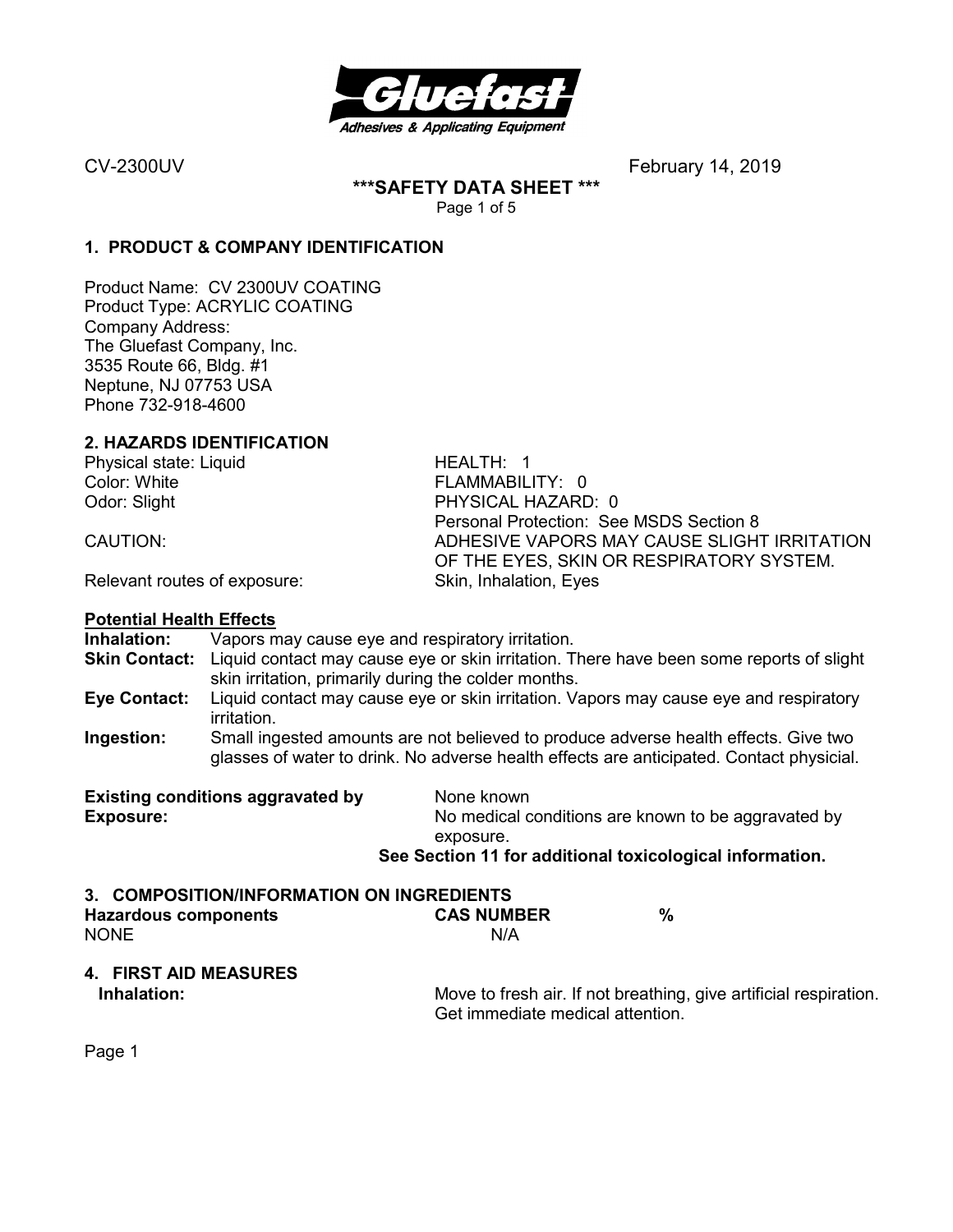

# **\*\*\*SAFETY DATA SHEET \*\*\***

Page 2 of 5

| <b>Skin contact:</b> | Wash skin with water and soap.                                                                                                                                      |
|----------------------|---------------------------------------------------------------------------------------------------------------------------------------------------------------------|
| Eye contact:         | If splashed in eye, flush with copious quantities of water and seek medical                                                                                         |
|                      | advice.                                                                                                                                                             |
| Ingestion:           | DO NOT induce vomiting unless directed to do so by medical personnel.<br>Never give anything by mouth to an unconscious person. Get immediate<br>medical attention. |

| <b>5. FIRE FIGHTING MEASURES</b>      |                                                                                                                                                                           |
|---------------------------------------|---------------------------------------------------------------------------------------------------------------------------------------------------------------------------|
| Flash point:                          | $>200$ F                                                                                                                                                                  |
| Auto ignition temperature:            | Not applicable                                                                                                                                                            |
| Flammable/Explosive limits - lower:   | Not applicable                                                                                                                                                            |
| Flammable/Explosive limits - upper:   | Not applicable                                                                                                                                                            |
| <b>Extinguishing media:</b>           | For dry film use water, carbon dioxide (CO2) or ABC dry<br>chemical.                                                                                                      |
| Special firefighting procedures:      | When dried film burns, wate (H2O), carbon dioxide (CO2),<br>carbon monoxide (CO), and smoke are produced.<br>Pyrolysis products may include some hazardous materials.     |
| Unusual fire or explosion hazards:    | <b>None</b>                                                                                                                                                               |
| <b>Hazardous combustion products:</b> | NONE HAZARDOUS – contains no known hazardous<br>ingredients as defined by the Federal Hazardous<br>Substances Act or by the Dept. of Transportation under<br>CFR Title 49 |

### **6. ACCIDENTAL RELEASE MEASURES**

Use personal protection recommended in Section 8, isolate the hazard area and deny entry to unnecessary and unprotected personnel.

| <b>Environmental precautions:</b>                                             | Disposal of water/adhesive in accordance with federal,<br>state and local regulations. Most states prohibit disposal of<br>liquids in landfills.                                                                                                                                                                                                            |
|-------------------------------------------------------------------------------|-------------------------------------------------------------------------------------------------------------------------------------------------------------------------------------------------------------------------------------------------------------------------------------------------------------------------------------------------------------|
| <b>Clean-up methods:</b>                                                      | Contain spill. Recover as much as possible for reuse.<br>Absorb remaining spill with an inert material. Ferric<br>chloride & lime will assist in coagulation. Place into closed<br>container and store in a safe location to await disposal.<br>Wash the spill area with soap and water. Do not flush liquid<br>material into public sewer or water system. |
| 7. HANDLING AND STORAGE                                                       |                                                                                                                                                                                                                                                                                                                                                             |
| Handling:                                                                     | Avoid contact with eyes, skin and clothing. Wash<br>thoroughly after handling. Gloves recommended. Wear<br>proper personal protecting clothing and equipment.                                                                                                                                                                                               |
| Storage:                                                                      | Store indoors. Do not freeze. Product should be kept from<br>freezing which will seriously damage the adhesive.                                                                                                                                                                                                                                             |
| For Information on product sholf life, please review the Technical Data Shoot |                                                                                                                                                                                                                                                                                                                                                             |

**For Information on product shelf life, please review the Technical Data Sheet.**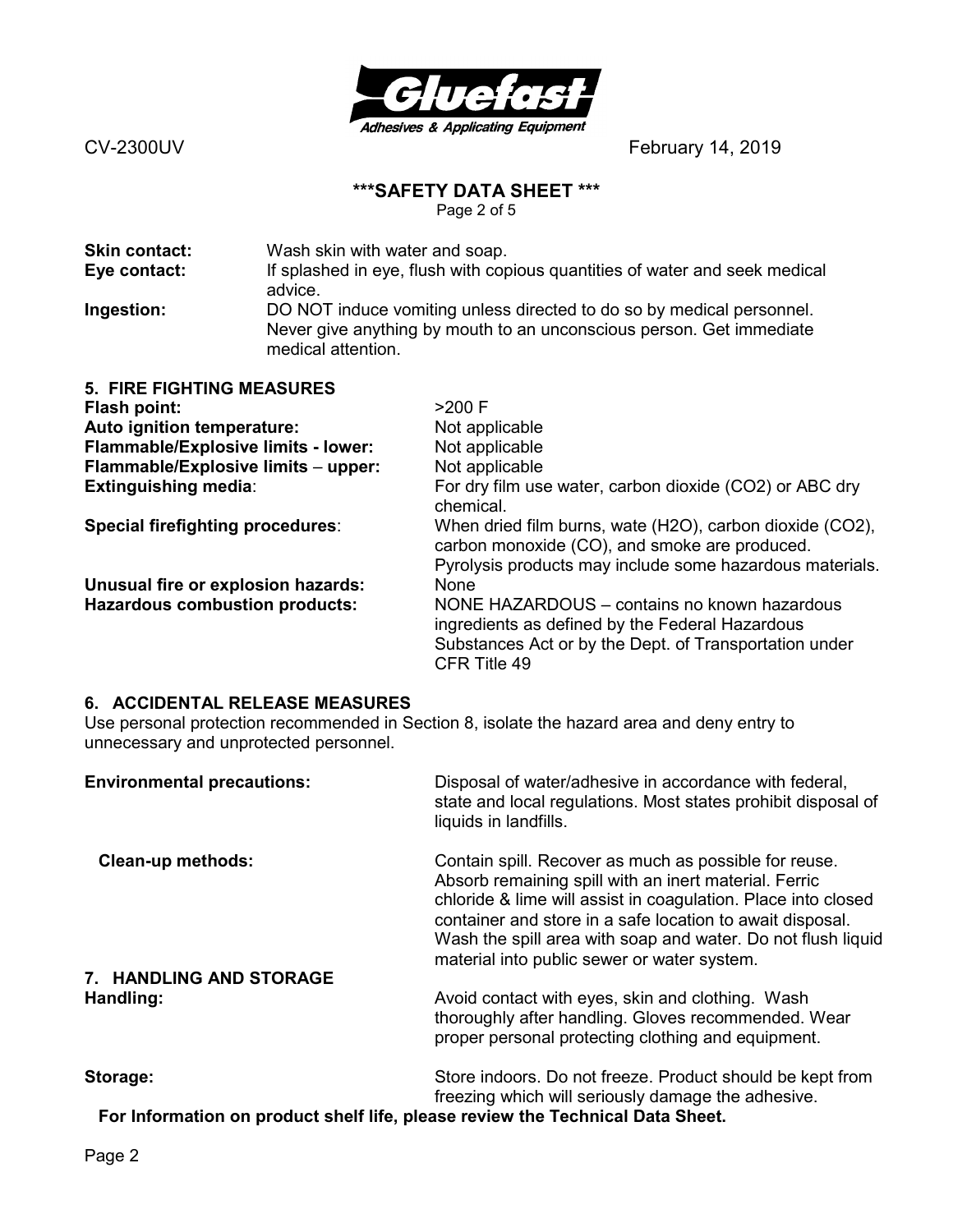

#### **\*\*\*SAFETY DATA SHEET \*\*\***  Page 3 of 5

#### **8. EXPOSURE CONTROLS/PERSONAL PROTECTION**

**Employers should complete an assessment of all workplaces to determine the need for, and selection of, proper exposure controls and protective equipment for each task performed.** 

| <b>Hazardous components</b>                | <b>ACGIH TLV</b>            | <b>OSHA PELI</b> | <b>AIHA WEEL</b>                                        | <b>OTHER</b> |
|--------------------------------------------|-----------------------------|------------------|---------------------------------------------------------|--------------|
| None                                       | None                        | None             | None                                                    | None         |
|                                            |                             |                  |                                                         |              |
| <b>Engineering controls:</b>               |                             |                  | Effective exhaust ventilation should always be provided |              |
|                                            |                             |                  | to draw mists, fumes and vapors away from workers to    |              |
|                                            | prevent routine inhalation. |                  |                                                         |              |
| <b>Respiratory protection:</b>             |                             |                  | None is required except if product is being sprayed     |              |
|                                            |                             |                  | where a NIOSH approved mask is recommended.             |              |
| <b>Eyeface protection:</b>                 | Safety goggles              |                  |                                                         |              |
| <b>Skin protection:</b>                    | Gloves recommended          |                  |                                                         |              |
| 9. PHYSICAL AND CHEMICAL PROPERTIES        |                             |                  |                                                         |              |
| <b>Physical state:</b>                     | Liquid                      |                  |                                                         |              |
| Color:                                     | white                       |                  |                                                         |              |
| Odor:                                      | Slight                      |                  |                                                         |              |
| <b>Odor threshold:</b>                     | Not available               |                  |                                                         |              |
| Ph:                                        | $8.1 - 9.1$                 |                  |                                                         |              |
| <b>Vapor Pressure:</b>                     | Water                       |                  |                                                         |              |
| <b>Boiling Point/range:</b>                | 212F                        |                  |                                                         |              |
|                                            | Below 32°F                  |                  |                                                         |              |
| <b>Freezing Point/range:</b>               |                             |                  |                                                         |              |
| Specific gravity:                          | 1.1                         |                  |                                                         |              |
| Vapor density:                             | Water                       |                  |                                                         |              |
| <b>Flash Point:</b>                        | >200F                       |                  |                                                         |              |
| <b>Flammable/Explosive limits - lower:</b> | Not applicable              |                  |                                                         |              |
| Flammable/Explosive limits - upper:        | Not applicable              |                  |                                                         |              |
| <b>Autoignition temperature:</b>           | Not applicable              |                  |                                                         |              |
| <b>Evaporation rate:</b>                   | Water                       |                  |                                                         |              |
| <b>Solubility in water:</b>                | 100% Soluable               |                  |                                                         |              |
| Partition coefficient (n-octanol/water)    | Not applicable              |                  |                                                         |              |
| <b>VOC content:</b>                        | <b>Essentially Zero</b>     |                  |                                                         |              |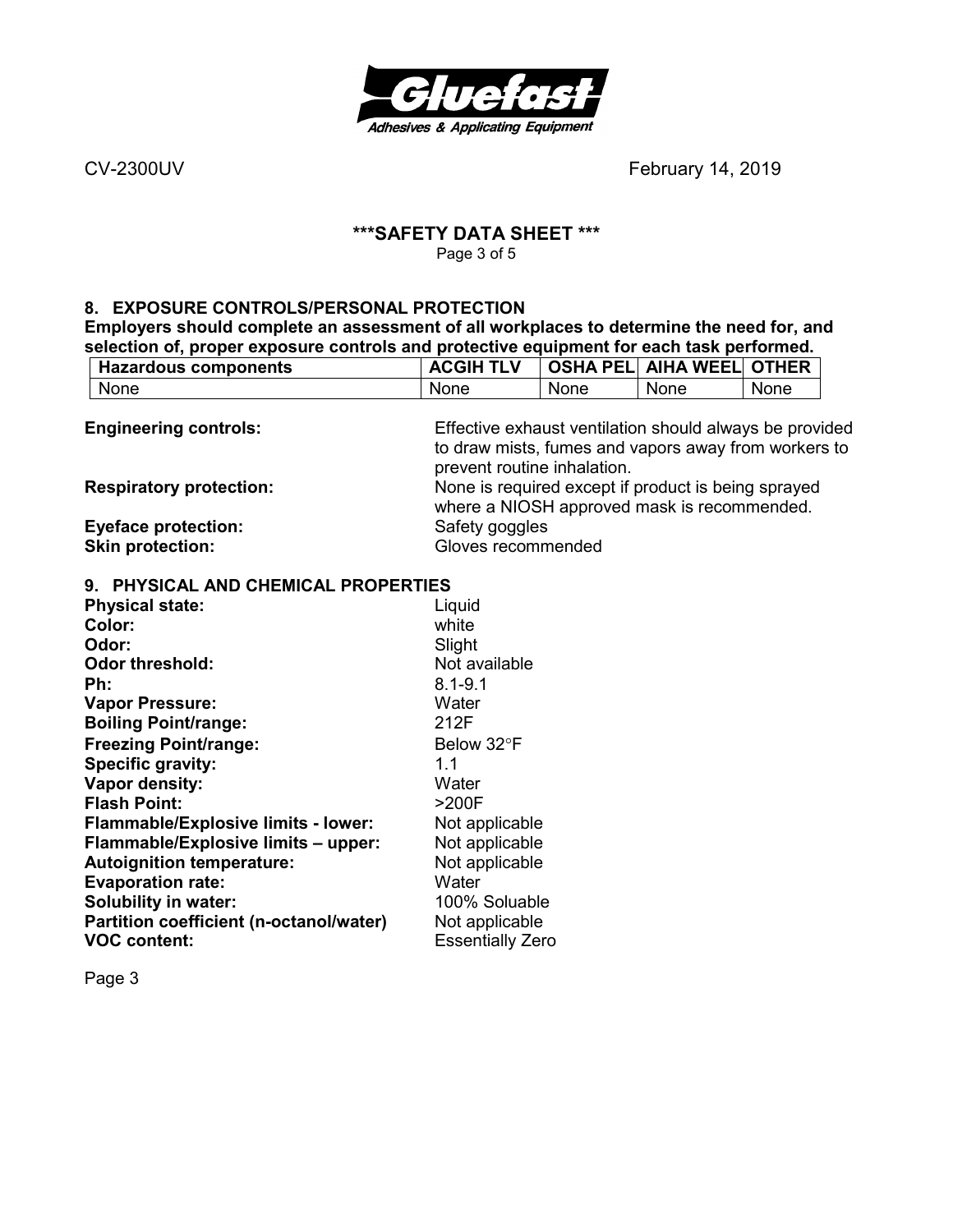

# **\*\*\*SAFETY DATA SHEET \*\*\***

Page 4 of 5

### **10. STABILITY AND REACTIVITY**

| Stability                        | <b>Stable</b>                                                                                                      |
|----------------------------------|--------------------------------------------------------------------------------------------------------------------|
| Hazardous reactions:             | Will not occur.                                                                                                    |
| Hazardous decomposition products | Thermal decomposition may yield acrylic monomers.                                                                  |
|                                  |                                                                                                                    |
| Incompatible materials:          | Reacts with strong oxidizing agents and any water sensitive<br>materials. Avoid contact with brass as noted above. |
| Conditions to avoid:             | Do not freeze.                                                                                                     |
|                                  |                                                                                                                    |

### **11. TOXICOLOGICAL INFORMATION**

| <b>Hazardous components</b> |    | NTB Carcinogen   IARC Carcinogen               | <b>OSHA Carcinogen</b><br>(Specifically Regulated) |
|-----------------------------|----|------------------------------------------------|----------------------------------------------------|
| None                        | No | No                                             | No                                                 |
|                             |    |                                                |                                                    |
| <b>Hazardous components</b> |    | <b>Health Effects/</b><br><b>Target Organs</b> |                                                    |
| None                        |    |                                                |                                                    |

#### **12. ECOLOGICAL INFORMATION**

Ecological information: Not available

#### **13. DISPOSAL CONSIDERATIONS**

#### **Information provided is for unused product only.**

**Recommended method of disposal:** Disposal of water/adhesive in accordance with federal, state and local regulations. Most states prohibit disposal of liquids in landfills. **Hazardous waste number:** None

# **14. TRANSPORT INFORMATION**

U.S. Department of Transportation Ground (49 CFR)<br>Proper shipping name: CV 2300UV COATING

Proper shipping name: CV 23<br>
Hazard class or division: None Hazard class or division: Identification number: None

Packing group: Carton, 5-gallon pail, 55-gallon drum

Product is not regulated, non hazardous and not restricted for transport by air or water